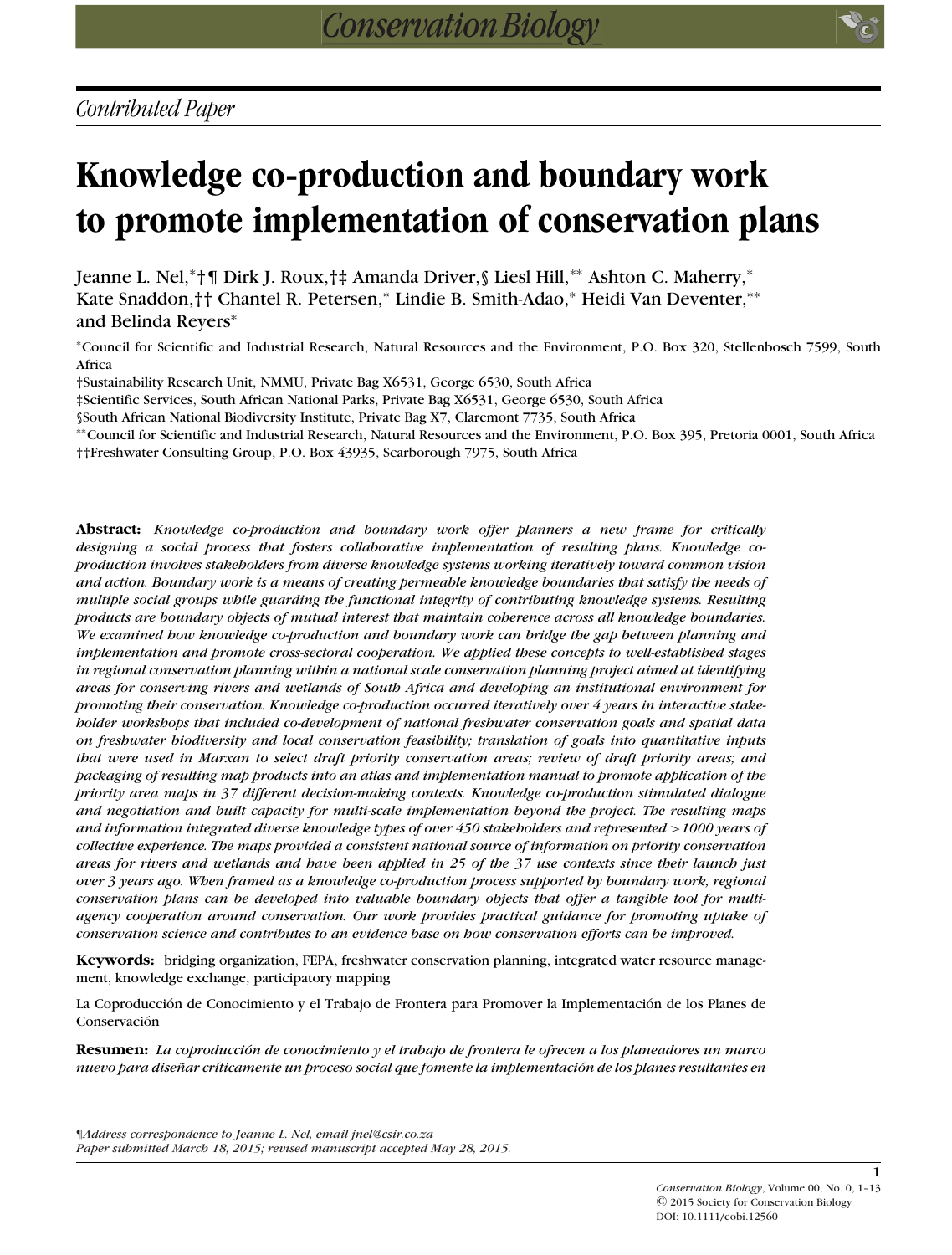*colaboracion. La coproducci ´ on de conocimiento involucra a accionistas de diversos sistemas de conocimiento ´ trabajando repetidamente hacia una vision y acci ´ on com ´ un. El trabajo de frontera es un medio de creaci ´ on´ de fronteras permeables de conocimiento que satisfacen las necesidades de multiples grupos sociales mientras ´ mantienen la integridad funcional de los sistemas de conocimiento contribuyentes. Los productos resultantes* son objetos fronterizos de interés mutuo que mantienen la coberencia a lo largo de todas las fronteras del *conocimiento. Examinamos como la coproducci ´ on de conocimiento y el trabajo de frontera pueden resolver ´ el vac´ıo entre la planeacion y la implementaci ´ on y promover la cooperaci ´ on entre sectores. Aplicamos estos ´ conceptos a las fases bien establecidas de la planeacion de la conservaci ´ on regional dentro de un proyecto de ´ planeacion de la conservaci ´ on a escala nacional enfocado a la identificaci ´ on de ´ areas para la conservaci ´ on´ de r´ıos y humedales de Sudafrica y al desarrollo de un ambiente institucional para promover su conservaci ´ on. ´ La coproduccion de conocimiento apareci ´ o repetidamente a lo largo de cuatro a ´ nos en talleres interactivos ˜ de trabajo para los accionistas, que incluyeron el co-desarrollo de objetivos de conservacion del agua dulce ´ nacional e información espacial sobre la biodiversidad de agua dulce y la viabilidad de la conservación local; la traduccion de las metas a aportes cuantitativos que se usaron en Marxan para seleccionar ´ areas ´ de conservacion de proyectos prioritarios; la revisi ´ on de ´ areas de proyectos prioritarios; y el empaquetamiento ´ de los productos cartograficos resultantes para promover la aplicaci ´ on del mapa de ´ area prioritaria resultante ´ en 37 contextos de toma de decisiones. La coproduccion de conocimiento estimul ´ o el di ´ alogo y la negociaci ´ on´ y construyo la capacidad para la implementaci ´ on multiescala m ´ as all ´ a del proyecto. Los mapas resultantes y ´ la informacion integraron diferentes tipos de conocimiento de m ´ as de 450 accionistas y representaron ´ >1000 anos de experiencia colectiva. Los mapas proporcionaron una consistente fuente nacional de informaci ˜ on´ sobre las areas prioritarias de conservaci ´ on de r ´ ´ıos y humedales y se han aplicado en 25 contextos de uso desde su creacion. Cuando se enmarcan como un proceso de coproducci ´ on de conocimiento respaldado por el ´ trabajo de frontera, los planes de conservacion regional pueden transformarse en objetos valiosos que ofrecen ´ una herramienta tangible para la cooperacion multiagencia en la conservaci ´ on. Nuestro trabajo proporciona ´ una gu´ıa practica para promover la comprensi ´ on de la ciencia de la conservaci ´ on y contribuye a una base ´ de evidencias de como se puede mejorar la conservaci ´ on. ´*

**Palabras Clave:** FEPA, intercambio de conocimiento, manejo integrado de recursos hídricos, mapeo participativo, organización conectiva, planeación de la conservación de agua dulce

# **Introduction**

Conservation planning is applied to promote the representation and persistence of biodiversity in a way that makes efficient use of limited conservation resources (Margules & Pressey 2000). Early efforts focused on developing systematic methods, biodiversity data, and spatial tools for identifying areas of high biodiversity value within a region (Sarkar et al. 2006). Slow uptake of the resulting plans prompted the incorporation of several social and institutional dimensions into regional conservation planning approaches (Cowling et al. 2003; Knight et al. 2006; Pressey & Bottrill 2009).These approaches reflected a concerted effort to improve understanding of the political, social, economic, and institutional complexities of moving from knowledge to implementation.

The social sciences offer a rich body of theory and frameworks for guiding such approaches, some of which are beginning to infuse the conservation planning literature, such as transdisciplinary research practice (Reyers et al. 2010), adaptive management (Holness & Biggs 2011), social-ecological systems thinking (Ban et al. 2013), social network analysis (Mills et al. 2014), and social marketing (Wilhelm-Rechmann & Cowling 2013). Emerging wisdom highlights the importance of including diverse knowledge types (e.g., scientific and experiential) and paying careful attention to knowledge exchange processes (Fazey et al. 2013). Unlike the

traditional view of knowledge being produced by researchers and then transferred to users, this requires a more interactive, multi-dimensional mode of iterative knowledge co-production in a participatory arena that puts researchers, decision makers, and other users of knowledge on equal footing (Young et al. 2014). Such knowledge co-production inevitably requires effective boundary work for bridging the boundaries between groups of people with differing views of what constitutes reliable or useful knowledge (Rose 2015).

We examined how knowledge co-production and boundary work in conservation planning can bridge the gap between planning and implementation and promote cross-sectoral cooperation. We applied these concepts to well-established regional conservation planning stages (Pressey & Bottrill 2009) within a conservation planning project that had the dual aims of identifying areas for conserving rivers and wetlands for all of South Africa and developing a supportive institutional environment for promoting river and wetland conservation. The project was called the National Freshwater Ecosystem Priority Areas project (NFEPA), and the areas identified for conservation were called freshwater ecosystem priority areas (FEPAs). We considered the concepts of knowledge co-production and boundary work and the scientific and institutional context within which NFEPA was conceived. We developed the NFEPA approach by incorporating knowledge co-production and boundary work into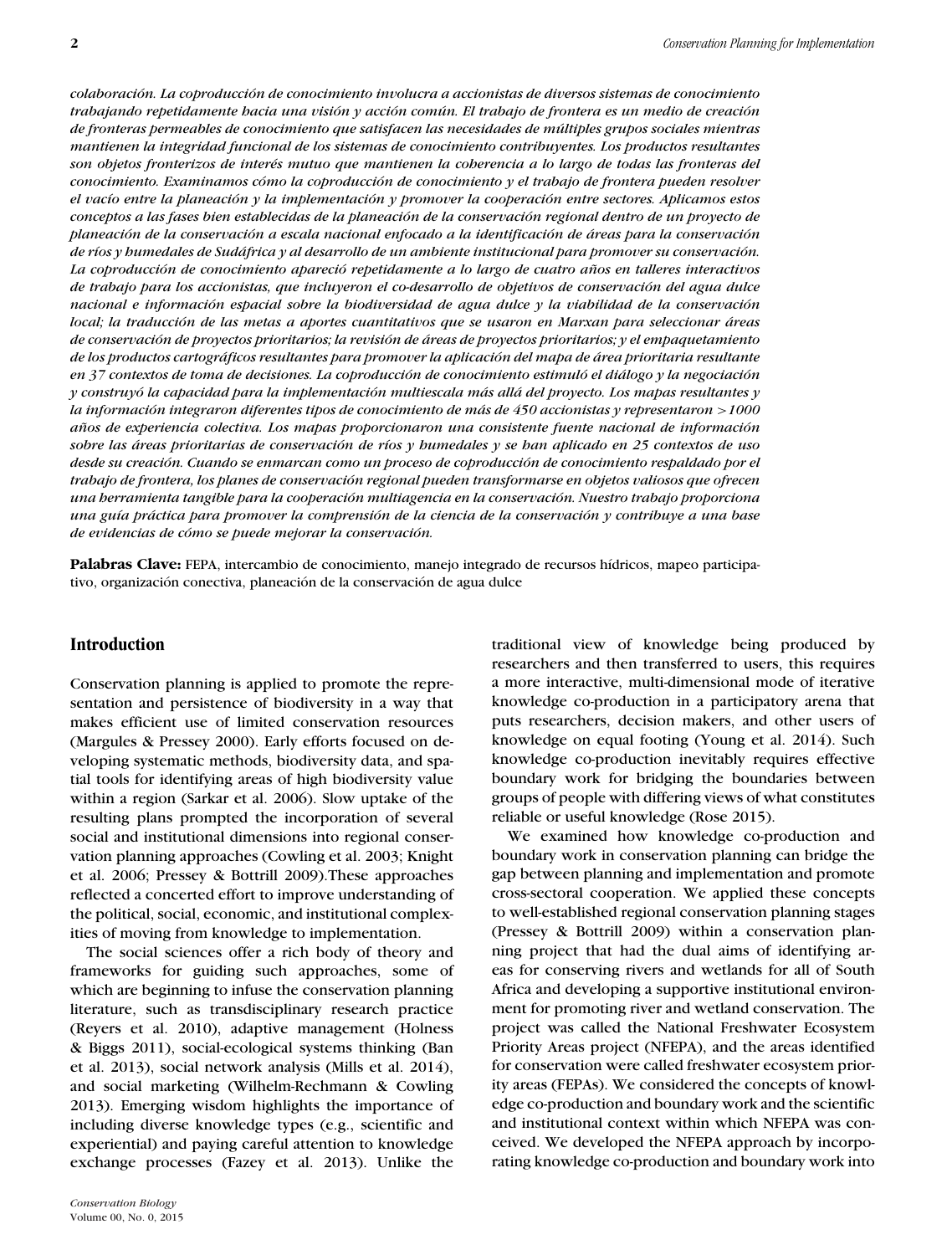existing conservation planning stages, and then evaluated the early evidence of uptake of the resulting conservation plans into policy and management. Finally, we reflected on the utility of this approach for conservation planners interested in producing policy-relevant science that translates into implementation. It is our intention that this paper, together with the unfolding conservation outcomes in the next decade, serve as a case study for researching ways of improving the links between planning and implementation.

#### **Knowledge Co-Production and Boundary Work**

Knowledge co-production is defined as "the collaborative process of bringing a plurality of knowledge sources and types together to address a defined problem and build an integrated or systems-oriented understanding of that problem" (Armitage et al. 2011). Evidence suggests that when people are closely involved in knowledge production, they are more likely to view the resulting knowledge as credible, salient, and legitimate and to adopt such knowledge for implementation (Cash et al. 2003). Credibility refers to the scientific robustness of the arguments and outputs, salience deals with relevance to user needs, and legitimacy represents the extent to which the information is perceived as fair, unbiased, and respectful of all stakeholders.

The process of knowledge co-production encompasses working iteratively and interactively toward collaborative learning, shared understanding of key concepts, and coevolution of common purpose and action. The work is transdisciplinary in nature and facilitates the exchange and co-production of knowledge not only between scientific disciplines (multi- and interdisciplinary research) but also between science and stakeholders from a variety of non-scientific knowledge domains (transdisciplinary research) (Young et al. 2014). Such an engaged approach helps uncover complementarities and create synergies across diverse knowledge systems. This generates an enriched picture of an issue of concern, which serves as a legitimate starting point for multiple stakeholders to participate in producing further knowledge (Jasanoff 2004; Tengö et al. 2014).

Exchange of knowledge between diverse knowledge systems is challenging and often characterized by lack of mutual understanding and tensions that arise from differing views of what constitutes credible, salient, and legitimate knowledge (Cook et al. 2013). Boundary work has been suggested as a means of managing these tensions. Originally conceived to explain how scientists intentionally defended the boundaries between science and non-science (Gieryn 1983), boundary work is now also applied as a means of creating permeable knowledge boundaries that satisfy the needs of multiple social groups (Jasanoff 1990; Clark et al. 2011). The right permeability should allow meaningful communication across boundaries while guarding the functional integrity of

contributing knowledge systems (Bijker et al. 2009). The growing scholarship on boundary work (Guston 2001; Van Kerkhoff & Lebel 2006; Mollinga 2010) suggests that such work will promote uptake of research through facilitating meaningful participation of relevant stakeholders in issues framing and knowledge co-production.

Boundary work is commonly mediated by boundary spanners (Cash et al. 2003), boundary organizations (Parker & Crona 2012), or bridging organizations (Hahn et al. 2006). These individuals, teams, or organizations are perceived as neutral and are trusted by the relevant parties (Berkes 2009). They are skilled at mobilizing resources required for collaboration on issues of common interest, creating arenas for inter-organizational learning, trust building, and conflict resolution (Hahn et al. 2006).

A key aspect of boundary work is the creation and use of boundary objects, which establish a shared understanding of knowledge for action across multiple knowledge domains. Boundary objects are defined as coproduced outputs that are adaptable to different viewpoints yet robust enough to maintain identity across them (Star & Griesemer 1989). Examples of boundary objects include definitions and standards (Clark et al. 2011), models that integrate scientific and political viewpoints (White et al. 2010), and indicators that improve communication between different knowledge domains (Turnhout et al. 2007). Boundary objects allow local understanding and interests of participating groups to be reframed in the context of some wider collective activity, which can promote cooperation among stakeholders. This is particularly relevant in the context of conservation planning, where we propose that resulting maps have the potential to serve as powerful boundary objects for coordinating decision-making processes between multiple stakeholder groups and spatial scales.

#### **Project Background**

The NFEPA project benefited directly from some 6 years of piloting freshwater approaches to conservation planning in South Africa, during which time considerable progress was made in developing technical methods, collecting data, and building institutional readiness (Roux & Nel 2013). From a technical perspective, planning approaches for freshwater ecosystems advanced rapidly in the 2000s (Nel et al. 2009; Linke et al. 2011). In South Africa, these planning approaches lead to the collation of much national scale data that was used as the foundational data for NFEPA (Nel et al. 2009). Further work was done to improve data gaps and limitations (notably around wetlands).

Parallel to these technical advances, work for improving cooperation around conserving freshwater biodiversity in South Africa led to heightened institutional readiness among several government departments (Roux & Nel 2013). An institutional assessment revealed important challenges for freshwater biodiversity conservation,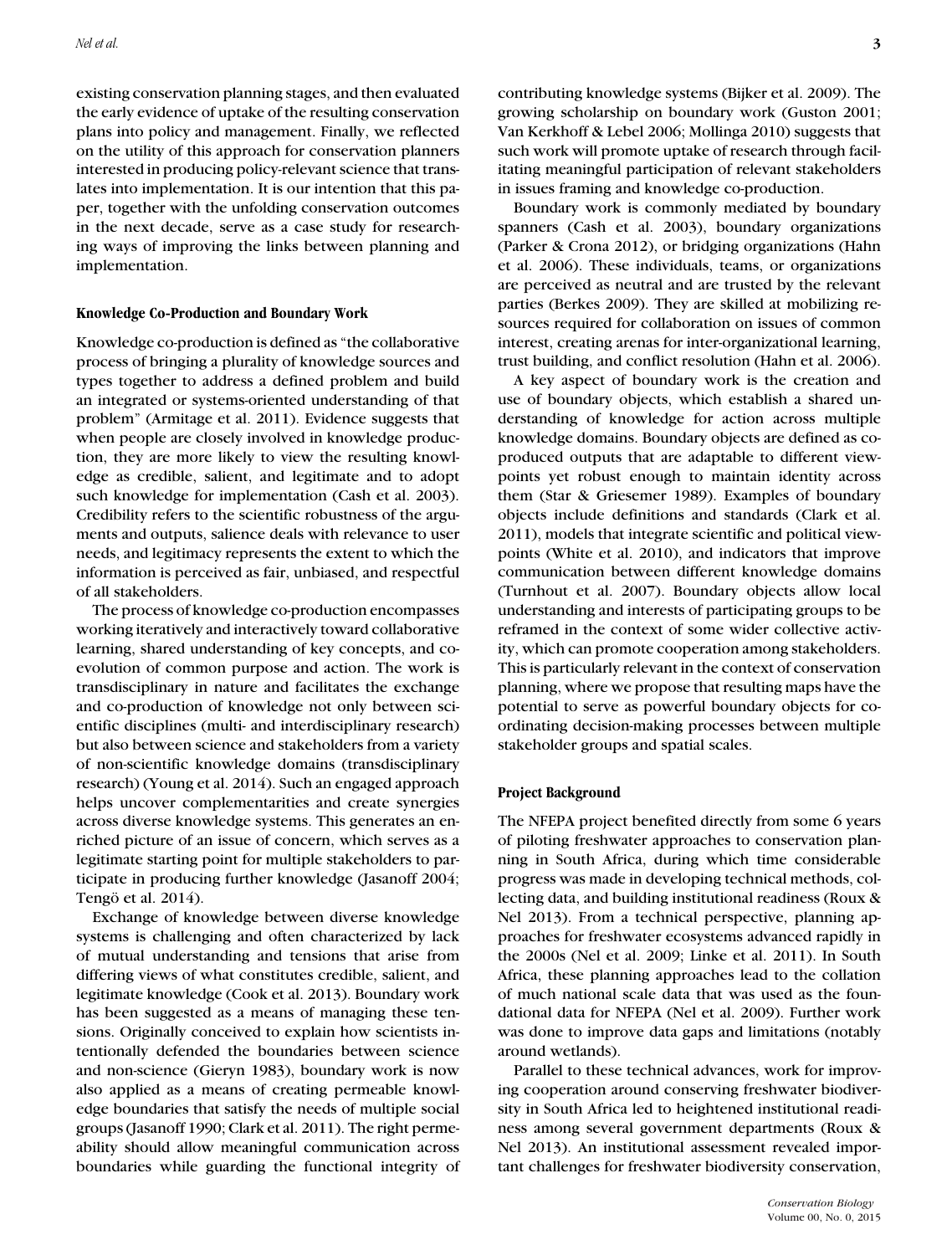Vision: To conserve a sample of the full diversity of inland freshwater ecosystems in South Africa for both present and future generations 1. Set and entrench quantitative conservation objectives for inland water biodiversity 2. Plan for the representation of inland water biodiversity 3. Plan for persistence of inland water biodiversity 4. Establish a portfolio of inland water conservation areas 5. Enable effective implementation

*Figure 1. National vision linked to 5 policy objectives aimed at conservation of freshwater ecosystems in South Africa (after Roux et al. 2008).*

including the lack of dialogue and cooperation across sectors and between levels of governance (national, provincial, catchment, and local) and the incompatibility of databases and decision-making tools used by regulating authorities (Roux et al. 2008). To address these challenges, key national government departments participated in a cross-sector policy process to develop shared policy objectives for conserving freshwater biodiversity (Roux et al. 2008). The resulting hierarchical policy framework linked a national vision for freshwater biodiversity conservation to a set of five cross-sector policy objectives that broadly encapsulated the principles of conservation planning (Fig. 1).

# **Methods**

The NFEPA project served as an initial step toward enacting the cross-sector policy objectives (Fig. 1). From the outset, the aim of developing a national conservation plan (objectives 1–4 of Fig. 1) was strongly coupled to an aim of promoting an enabling institutional environment for achieving conservation outcomes (objective 5 of Fig. 1). The NFEPA approach used well-established stages



*Figure 2. Framework used to guide the conservation planning and knowledge co-production approach used in the NFEPA project. Knowledge exchange occurred iteratively in phases I-III. Seven common conservation planning stages are shown on the left. Numbers in parentheses are stage numbers in Pressey and Bottrill (2009). The timeline shows the main stakeholder meetings that are explained in more detail in Supporting Information. Supporting Information includes an additional list of smaller stakeholder meetings. Numbers in parentheses along the timeline respectively indicate the number of participating stakeholders and the collective years of experience represented at the meeting.*

of conservation planning (Pressey & Bottrill 2009) but added novelty through its explicit focus on 3 knowledge exchange phases (Fig. 2): project co-design, knowledge co-production, and co-implementation.

#### **Project Co-Design**

The NFEPA project was conceived and co-designed by scientists, practitioners, and research funders from eight key agencies involved in managing or conserving freshwater ecosystems (Supporting Information). These agencies had already jointly framed the key issues around conserving freshwater biodiversity and had developed a shared national vision and policy objectives (Fig. 1). The project team included scientists and practitioners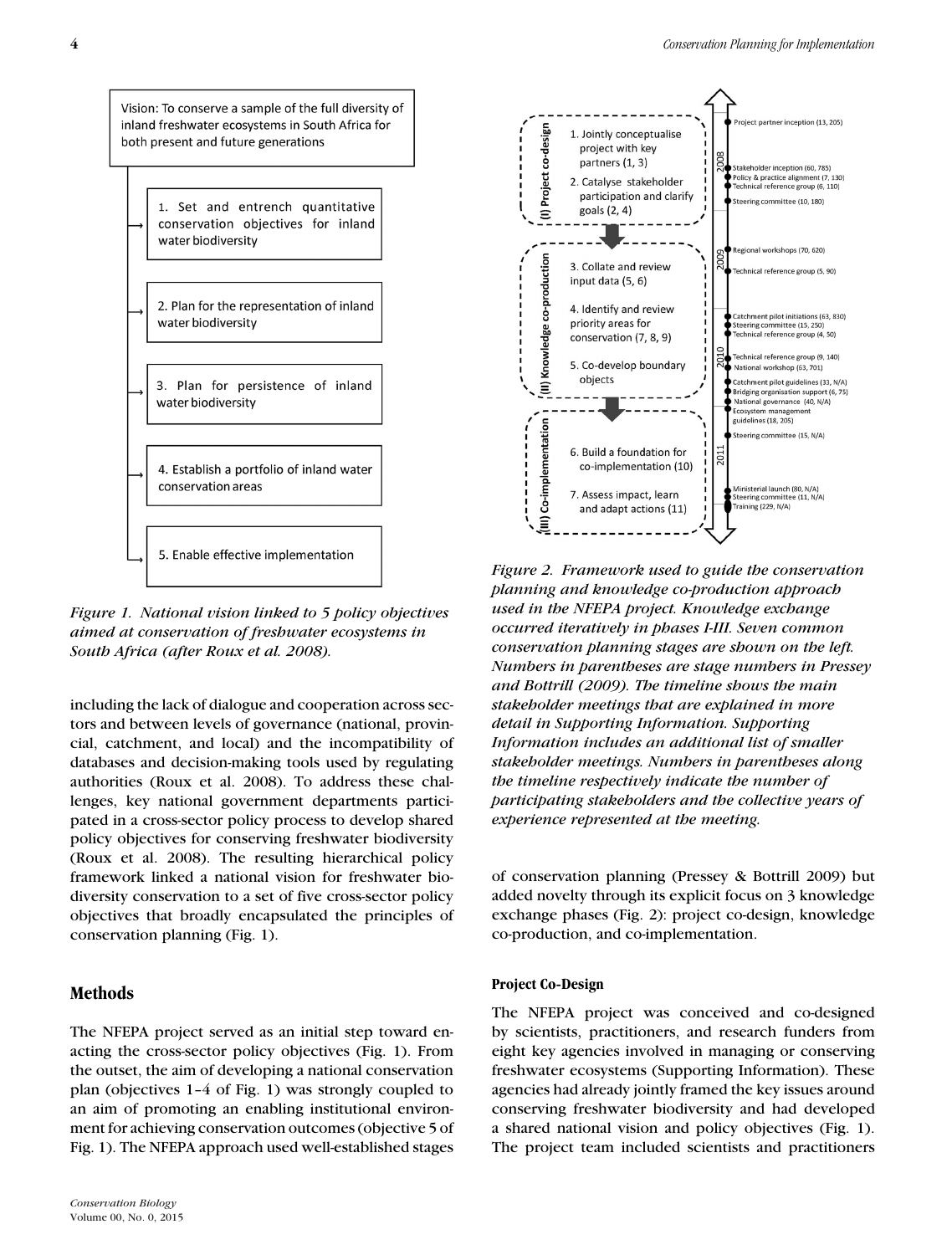from a range of disciplines, including aquatic and conservation sciences, geographic information systems (GIS), political science, and integrated water resource management. A formal project governance structure was set up to represent key participating agencies (Supporting Information). This included a steering committee of senior scientists and officials and a technical reference group of experienced conservation planners. These groups met at regular project milestones to iteratively review methods and results (Fig. 2).

Stakeholders were identified through snowball sampling (Biernacki & Waldorf 1981). Partner agencies nominated initial stakeholders in their respective domains and then these participants identified other relevant stakeholders. Stakeholder participation was designed to avoid stakeholder fatigue or overload in 2 ways. First, it allowed the stakeholders to link to their relevant level of technical detail by offering a range of participation opportunities with differing levels of involvement, such as newsletters, interviews, small group meetings, and review workshops (Supporting Information). Second, judicious and selective use was made of stakeholder time, with much technical work accomplished by the authors behind the scenes, but allowing some time for meaningful participation through iterative workshops designed to review results from previous stages and refine methods for forthcoming stages.

In the stakeholder inception workshop (Fig. 2), stakeholders were classified according to their desired level and type of participation. Thereafter, in a series of successive stakeholder workshops data were reviewed and collated, and dialogue and co-learning among stakeholders was catalyzed (Fig. 2). Three catchment-scale pilot projects were conducted to solicit feedback from users on early drafts of outputs to shape the final outputs, explore the implications of using the outputs at catchment and provincial scale, and build capacity for their use. The relevant years of experience of stakeholders who participated in map production was recorded over the course of the project.

#### **Knowledge Co-Production**

The shared national vision and policy objectives (Fig. 1) were used to co-develop stakeholder goals for guiding the selection of priority areas. These goals sought to represent a range of biodiversity features (including ecosystem types, species, and ecological processes) and promote conservation feasibility of priority areas.

The stakeholder goals were used to identify GIS layers needed for selecting priority areas (Supporting Information) (Nel et al. 2011*a*). The GIS layers were reviewed by local experts in three-day workshops held in five different regions around the country. Local experts were regarded as aquatic field ecologists, water resource planners, or catchment managers with many years of lo-

Stakeholder goals were translated into quantitative input data for Marxan (Ball & Possingham 2000) and used with the reviewed GIS layers to select draft priority areas (Nel et al. 2011*a*). The draft priority areas were reviewed at a two-day national workshop, which brought together senior officials who were working on water, environmental, and agricultural issues, as well as local experts from each of the five regions.

The workshop was designed to solicit joint negotiation and collective recommendations across all sectors and levels of governance. Plenary sessions addressed overarching issues, such as ideas for final map products and potential policy mechanisms for implementation. Break-away groups provided an opportunity for regionspecific negotiation about the relative merits of each draft priority area and feasibility for its conservation. This negotiation process also considered how changes to draft priority areas would affect the achievement of representation requirements and resulting stakeholder goals. Decisions on changes to draft priorities were negotiated as a group, recommendations were captured on annotated hard copy maps, and review notes were linked to sub-catchment identifiers. These recommendations were used by the technical project team to finalize the priority areas.

The final priority areas were translated into maps of freshwater ecosystem priority areas (FEPA maps) for each of the 19 catchment-level administrative units in South Africa. The technical reference group met prior to the national workshop (Fig. 2) to propose draft map categories. These were guided by a hierarchical protection strategy for freshwater ecosystems that assigns 3 levels of protection, which embed high protection areas into 2 multiple-use zones with diminishing levels of protection (Abell et al. 2007). This protection hierarchy allows for human use while limiting impacts from upstream catchments and surrounding landscapes.

The proposed map categories were reviewed during the plenary session of the national workshop. Thereafter, they were finalized through a series of iterative workshops in 3 pilot-project catchments. Workshop participants identified key implementation mechanisms and developed proposed ecosystem management guidelines for each map category. The resulting guidelines were further reviewed in a workshop on ecosystem management guidelines (Fig. 2) that included aquatic ecologists and national, provincial, and catchment-scale practitioners. Implementation guidelines on how to use FEPA maps were developed for the key implementation mechanisms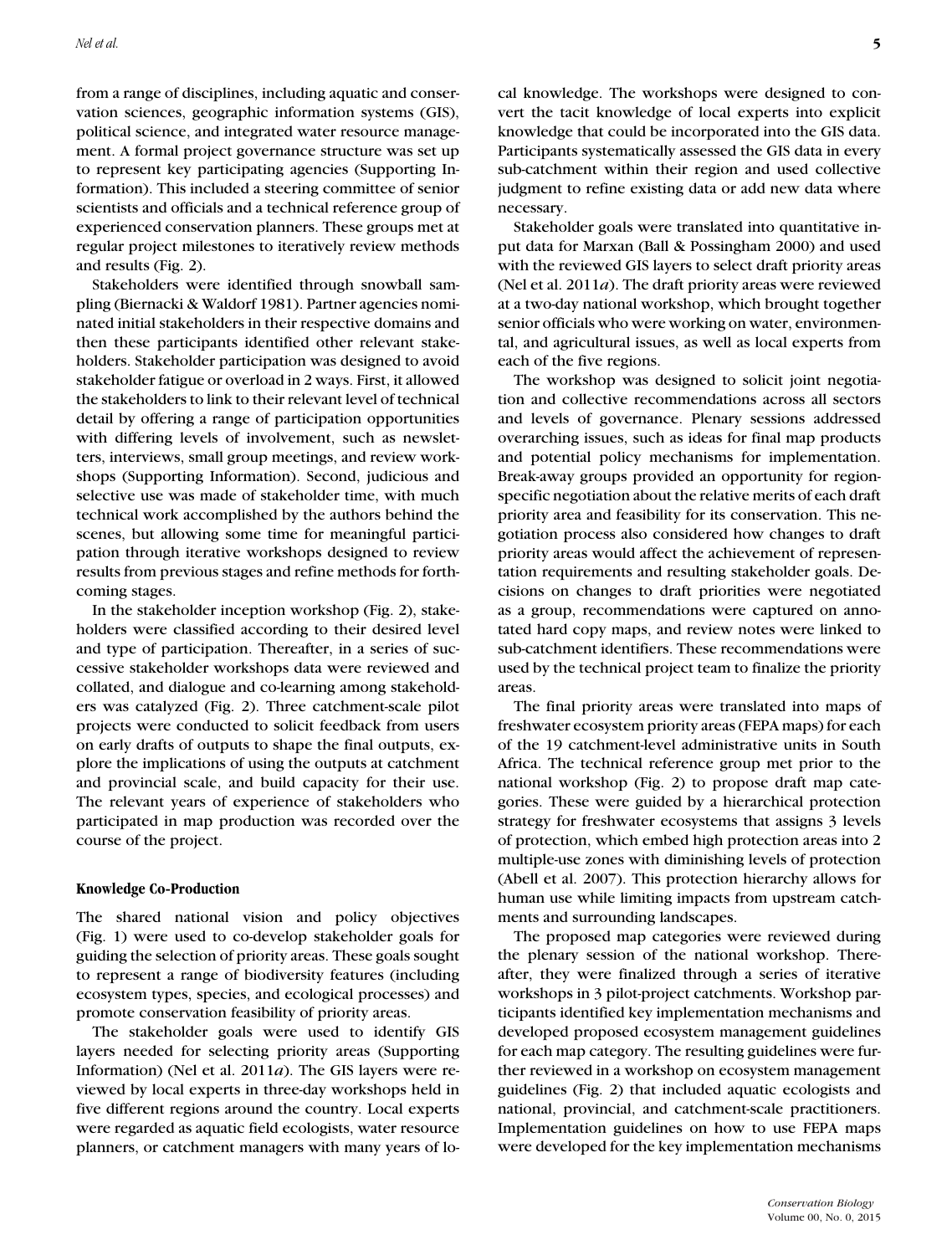identified during several meetings with groups of experienced practioners (Supporting Information).

### **Co-Implementation**

The catchment-scale pilot projects were conducted to build practical understanding and capacity for using FEPA maps at finer scales. Participants tested the application of the FEPA maps in their respective decision-making contexts and met iteratively over the course of several months (Supporting Information) to discuss and resolve application challenges. Catchment management strategies, in terms of South Africa's National Water Act (no. 36 of 1998), were under development in 2 of the pilots (Inkomati and Breed-Overberg). Several smaller meetings were held in these two catchments to devise recommendations that could feed into their catchment management strategies.

The South African National Biodiversity Institute (SANBI), a project partner, was formalized as a bridging organization to support ongoing use of FEPA maps and to steer the co-produced knowledge toward conservation outcomes. The institute had already played a key facilitating role during the project and was considered by stakeholders well-placed to negotiate the boundaries between science, policy, and implementation, as well as between national and provincial conservation agendas. The institute also agreed to provide free online access to the FEPA maps, the original data used to create the maps, and the documentation supporting the use of the maps from their Biodiversity GIS website (http://bgis.sanbi.org).

Political endorsement was sought through the launching of a FEPA atlas by the ministry of water affairs. At the launch, executive officials from each of the eight partner organizations (Supporting Information) signed a copy of the atlas as a symbol of institutional support for using FEPA maps. Following the launch, full-day training on how to use FEPA maps in different policy contexts was provided in four cities (Fig. 2).

We used the co-developed list of implementation mechanisms to assess the diversity of use since launching the FEPA maps. Information was collated from email requests sent to the project leader and project manager. Additional information was collected from practitioners in national, provincial, and catchment agencies at two annual Freshwater Ecosystem Network meetings. This network was created by SANBI after completion of NFEPA to advance the conservation of freshwater biodiversity in South Africa. We also quantified the number of visits to the NFEPA webpage on the Biodiversity GIS website.

### **Results**

Over 450 stakeholders were engaged in the coproduction and use of the FEPA maps over the course of the project (Fig. 2; Supporting Information). The majority of stakeholders were drawn from the water and environment sectors at national, provincial, and catchment levels of governance; a smaller proportion were drawn from the agriculture sector. Local stakeholders were mainly researchers and private consultants. The co-production of the FEPA maps (stages 1–5 of Fig. 2) involved over 200 participating stakeholders and represented more than 1000 years of collective experience (Fig. 2). Over 200 people were formally trained in regional training workshops.

The full suite of FEPA maps were packaged into an atlas (Nel et al. 2011*b*), which included hardcopy FEPA maps, a lookup table for the biodiversity within priority areas, and a DVD containing the underpinning data and a GIS viewer (ESRI 2010). Figure 3 is an example of a FEPA map and shows the different map categories. The maps showed that approximately 25% of South Africa's river length and 38% of its wetland area will require a high level of protection to conserve representative examples of freshwater biodiversity (protection level 1) (Table 1). A further 9% of river length and 24% of wetland area contain specific fish species requirements and other ecological processes (protection level 2) (Table 1). The ecosystem management guidelines included 207 recommendations for managing key land use activities in different FEPA map categories (Fig. 4). These were packaged into an implementation manual (Driver et al. 2011), along with guidelines for using FEPA maps within 37 key implementation mechanisms that were identified in the pilot catchment workshops (Supporting Information).

Just over 3 years since launching the atlas, FEPA maps have been used in at least 25 of the 37 use contexts listed in the implementation manual (Table 2; Supporting information). The protection of FEPAs has been formalized into a national water resource strategy that guides the implementation of the National Water Act (DWA 2013) and formalized in 2 catchment management strategies of the NFEPA pilot catchments (BOCMA 2010; Inkomati 2013). Integrated water resource planning processes currently underway at catchment scale have led to numerous FEPAs being proposed for the highest level of protection in terms of the National Water Act (in many cases, some 80% of all FEPAs in the catchment). Once finalized, this process will give legal status to the protection of the FEPAs (Supporting Information). The FEPAs have also been formalized into bioregional planning policy (Government Gazette 2014) and used in a number of regulatory decision-making contexts, such as environmental impact assessments, strategic environmental assessments, and mining and prospecting applications (Supporting Information). The data underpinning the FEPA maps have been used in national assessments (Driver et al. 2012) and the development of local freshwater management plans (Roux & Nel 2013) (Table 2). At least two environmental non-governmental organizations use FEPA maps to inform the strategic goals of their freshwater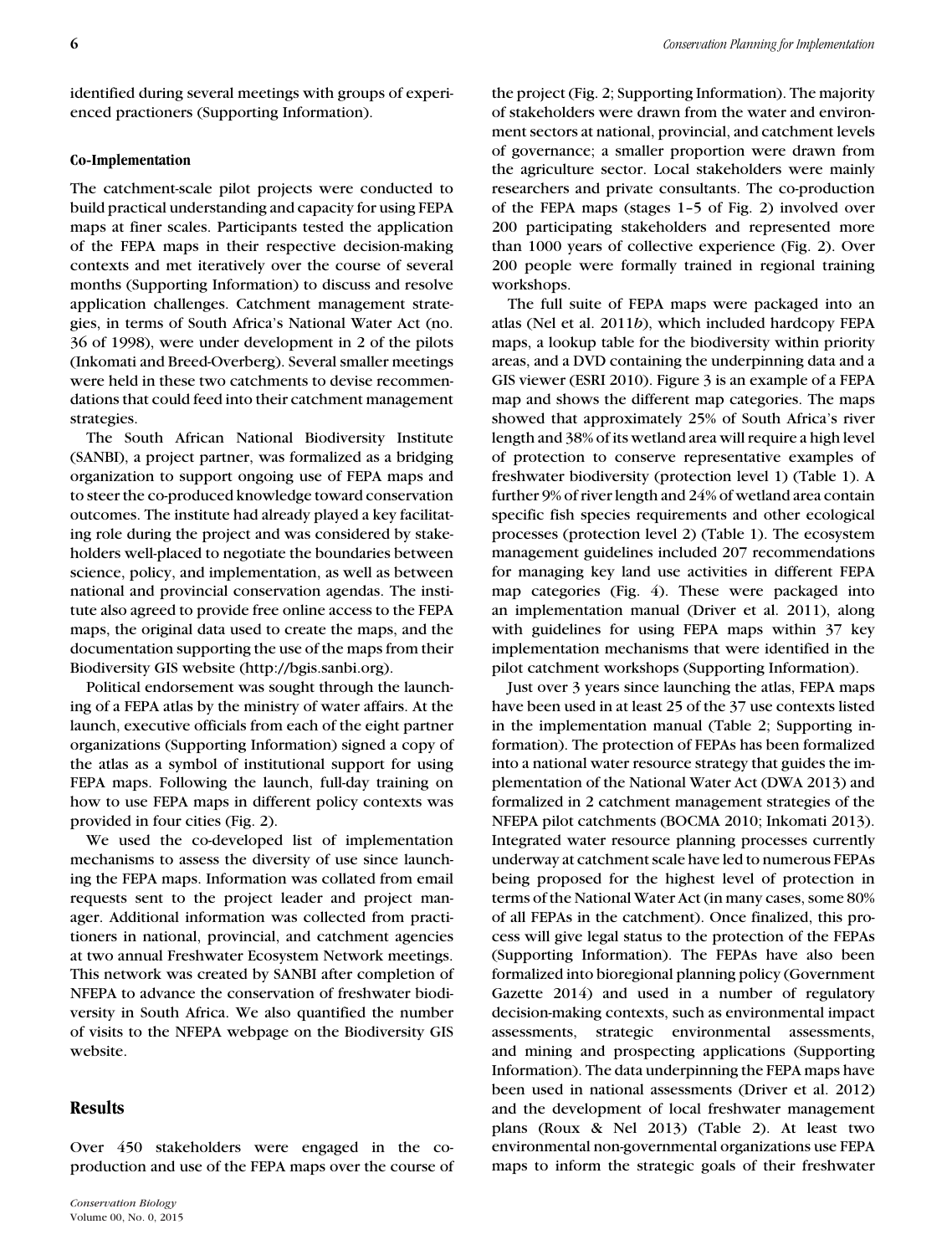

*Figure 3. Example map showing freshwater ecosystem priority areas (i.e., a FEPA map) in South Africa. The map reflects knowledge systems of stakeholders from a range of different sectors and can be viewed as a boundary object that provides a tangible tool for multi-agency cooperation around conserving biodiversity.*



*Figure 4. Structure of the co-developed ecosystem management guidelines. The guidelines target three categories on the maps of freshwater ecosystem priority areas ('FEPA maps'), each with distinguishable management requirements. For each map category, management guidelines are provided for the most common land use activities associated with adverse impacts on water quality, quantity, and habitat or biota. The number of land use activities and management guidelines specified for each map category are provided, rather than the actual activity or guideline. A full set of guidelines is provided in Driver et al. (2011).*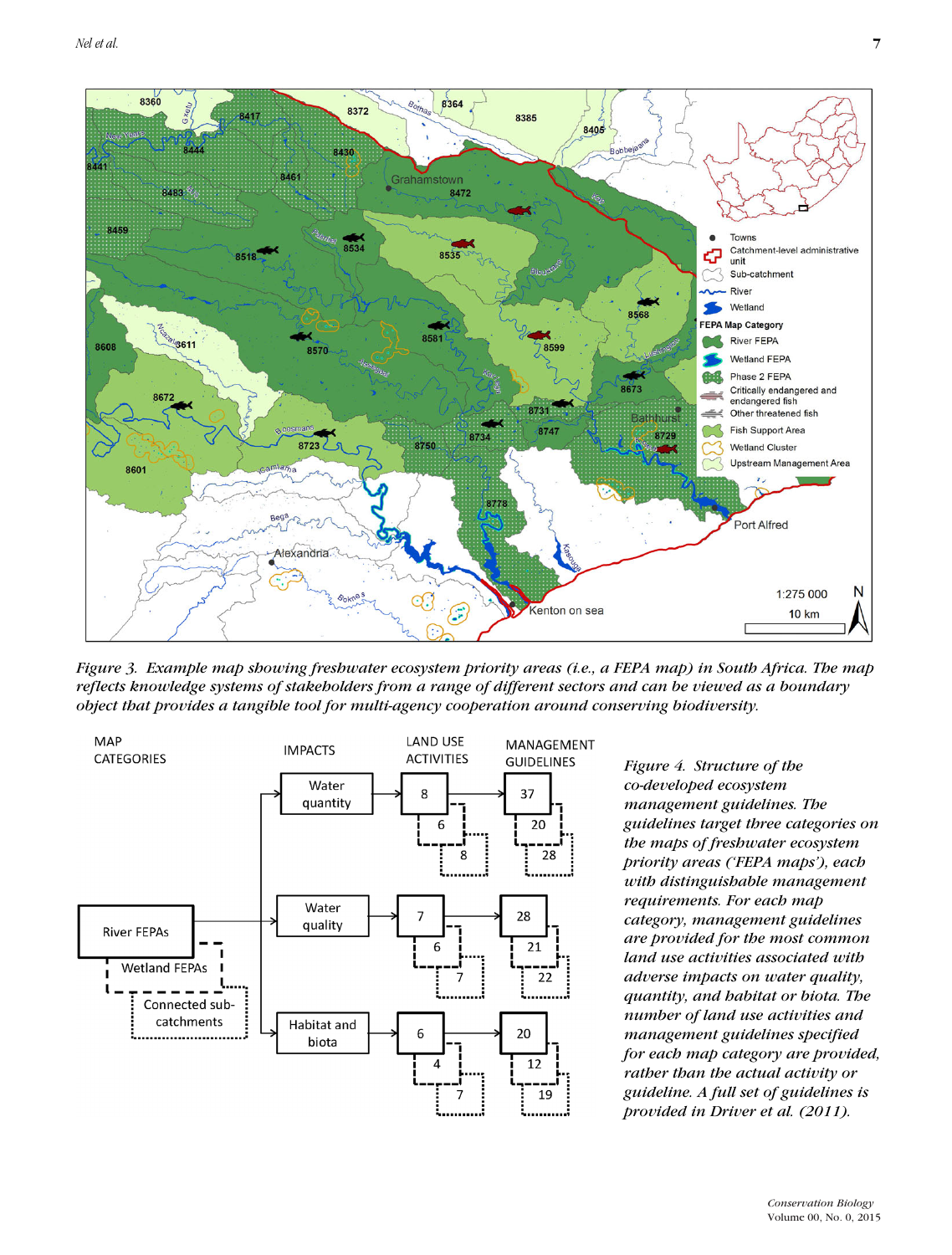|                  | Table 1. Stakeholder goals used for identifying priority areas, each with a rationale and the method used to translate them into quantitative input |  |  |
|------------------|-----------------------------------------------------------------------------------------------------------------------------------------------------|--|--|
| data for Marxan. |                                                                                                                                                     |  |  |

| Stakeholder goal and rationale <sup>a</sup>                                                                                                                                                                                                                                                       | Quantitative input for Marxan <sup>b</sup>                                                                                                                                                                                                                                                                                                                   |
|---------------------------------------------------------------------------------------------------------------------------------------------------------------------------------------------------------------------------------------------------------------------------------------------------|--------------------------------------------------------------------------------------------------------------------------------------------------------------------------------------------------------------------------------------------------------------------------------------------------------------------------------------------------------------|
| (1) Represent diversity of river and wetland ecosystems as<br>coarse-filter biodiversity surrogates that include the<br>emergent properties of ecosystems as well as species<br>(Higgins et al. 2005).                                                                                            | (1) Representation requirements are based on Roux et al.<br>(2008): at least 20% of the total length of each river<br>ecosystem type and 20% of the total area of each wetland<br>ecosystem type in South Africa.                                                                                                                                            |
| (2) Represent threatened freshwater species as fine-filter<br>biodiversity surrogates (Higgins et al. 2005), where limited<br>options remain for their conservation; included only<br>indigenous freshwater fish species, acknowledging the need<br>to include a broader range of taxa in future. | (2) Representation requirements are set to prevent further<br>species becoming vulnerable (IUCN 2012): 100% of critically<br>endangered or endangered populations; minimum of 10<br>populations (or maximum existing) for other threatened or<br>near-threatened populations, preferably coinciding with<br>critically endangered or endangered populations. |
| (3) Represent large free-flowing river reaches that flow<br>undammed from source to sea, or to major confluence. This<br>represents natural processes such as flow regimes, erosion<br>and sediment transport (Pringle 2001).                                                                     | (3) Representation requirements are based on Roux et al.<br>(2008): at least 20% of the number of free-flowing river<br>systems in each <i>river ecoregion</i> group.                                                                                                                                                                                        |
| (4) Represent wetland clusters, which are clusters of wetlands<br>embedded in a relatively natural landscape matrix between<br>which species dispersal processes can occur.                                                                                                                       | (4) Representation requirements are based on Roux et al.<br>(2008): at least 20% of the total area of wetland cluster<br>within each wetland vegetation group.                                                                                                                                                                                               |
| (5) Align selection of priority areas with protected areas, to<br>enhance conservation feasibility.                                                                                                                                                                                               | (5) Planning unit cost is based on area of sub-catchment,<br>reduced by the area of overlap with protected areas.                                                                                                                                                                                                                                            |
| (6) Align selection of river priority areas with priority estuaries<br>to promote the persistence of estuaries.                                                                                                                                                                                   | (6) A decaying discount was applied to the planning unit cost<br>so that sub-catchments closer to a priority estuary were<br>preferentially selected over ones further away or in<br>catchments with no priority estuary.                                                                                                                                    |
| (7) Select priority areas that take into account the connected<br>nature of freshwater ecosystems, to limit impacts from<br>upstream sub-catchments.                                                                                                                                              | (7) A penalty was applied to the boundaries of upstream,<br>non-headwater sub-catchments of selected planning units.                                                                                                                                                                                                                                         |
| (8) Preferentially represent river ecosystem types that are in<br>rivers of good ecological condition. Human use conflicts are<br>generally lower in such rivers, thus conservation is generally<br>more feasible. Such rivers are also more likely to promote<br>persistence of biodiversity.    | (8) Marxan's conservation feature file and planning unit versus<br>conservation feature file were configured to achieve<br>representation requirements in rivers of good ecological<br>condition first, before proceeding to those in a moderately<br>modified condition to achieve the remaining representation<br>requirements.                            |
| (9) Preferentially select wetlands of known conservation<br>importance by local experts, or ones with threatened species<br>associations. Thereafter use a wetland condition index<br>modeled from land cover data.                                                                               | (9) Marxan's conservation feature file and planning unit versus<br>conservation feature were configured to achieve<br>representation requirements first in wetland ranks 1 and 2,<br>before proceeding to ranks 3 and 4. Artificial wetlands and<br>those in a highly transformed landscape were excluded.                                                   |

*aStakeholder goals aligned with a co-developed shared national vision (Fig. 1), which included aspirations for representing at least 20% of each major freshwater ecosystem type in South Africa (Roux et al. 2008). bThe GIS layers used to translate the goals to quantitative Marxan input data are in italics and described in more detail in Supporting Information. Further technical details are provided in Nel et al. (2011*a*).*

programs. The NFEPA GIS website was visited over 1.2 million times by 9989 unique visitors between October 2011 and January 2015.

# **Discussion**

The science of conservation planning has traditionally been undertaken somewhat separately from the implementation phase (Ban et al. 2013). By framing the exercise as an intermeshed technical and social process from the outset, conservation planning offers a powerful tool for stimulating landscape-level systems thinking, integrating diverse knowledge systems, and translating knowledge to implementation. The NFEPA project achieved this by using well-established scientific methods of conservation planning embedded in a strongly participative institutional process. There are several generic insights to be gained from use of this approach to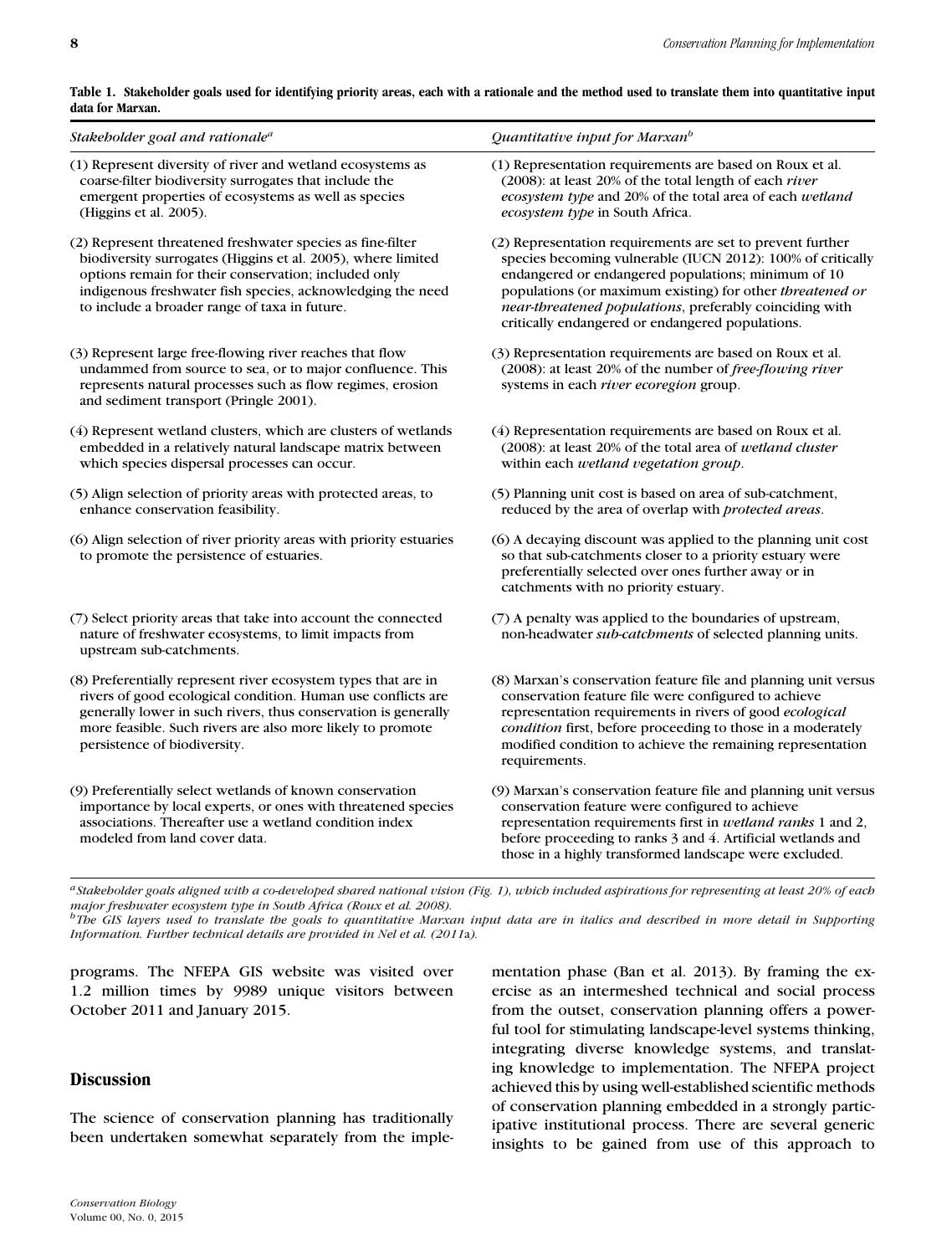|  |  | Table 2. Description of categories on the FEPA maps in Fig. 3. |  |  |  |  |
|--|--|----------------------------------------------------------------|--|--|--|--|
|--|--|----------------------------------------------------------------|--|--|--|--|

| Protection level <sup>a</sup> | Map category                                                   | Description                                                                                                                                                                                                                                                                                                                                                                                                                                                                                                                                  | Extent $(\%)^b$ |
|-------------------------------|----------------------------------------------------------------|----------------------------------------------------------------------------------------------------------------------------------------------------------------------------------------------------------------------------------------------------------------------------------------------------------------------------------------------------------------------------------------------------------------------------------------------------------------------------------------------------------------------------------------------|-----------------|
| 1                             | river FEPAs                                                    | Achieve representation requirements for river ecosystem<br>types, threatened or near-threatened fish species, and<br>free-flowing rivers. FEPA status applies to the river reach<br>shown within the sub-catchment (Fig. 3). River FEPAs are<br>currently in a good ecological condition and need to remain<br>this way.                                                                                                                                                                                                                     | 22              |
| 1                             | wetland FEPAs                                                  | Achieve representation requirements for wetland ecosystem<br>types. Wetland FEPAs that are currently in a good ecological<br>condition should be managed to maintain this condition,<br>and those that are not should be rehabilitated to the best<br>attainable ecological condition.                                                                                                                                                                                                                                                       | 38              |
| 1                             | phase 2 FEPAs                                                  | Identified in moderately modified rivers, only in cases where it<br>was not possible to fully achieve representation<br>requirements for river ecosystem types in rivers that were<br>still in good ecological condition. These rivers may become<br>rehabilitation priorities but only once river FEPAs are<br>considered fully rehabilitated and well managed.                                                                                                                                                                             | 3               |
| $\mathbf{1}$                  | presence of a threatened<br>or near-threatened fish<br>species | Achieve representation requirements for threatened or<br>near-threatened fish species. A red fish symbol indicates at<br>least one population of a critically endangered or<br>endangered fish species, whereas a black fish indicates the<br>presence of vulnerable or near-threatened fish populations<br>(Fig. 3). There should be no further deterioration in river<br>ecological condition in fish sanctuaries and no new permits<br>should be issued for stocking invasive alien fish in farm<br>dams in the associated sub-catchment. | 18 <sup>c</sup> |
| 2                             | fish support areas                                             | Achieve representation requirements for threatened and<br>near-threatened freshwater fish species (those with a fish<br>symbol on Fig. 3), or depict important fish migration routes<br>(those without a fish symbol). Those without a fish symbol<br>differ from river FEPAs in that they are currently not in a<br>good ecological condition, but need to be managed to<br>support the associated fish populations.                                                                                                                        | 9               |
| 2                             | wetland clusters                                               | Achieve representation requirements for groups of wetlands<br>embedded in a relatively natural landscape. Not all wetlands<br>in a wetland cluster have to have FEPA status, but the<br>connected landscape matrix should be managed to promote<br>ecological processes such as species dispersal between<br>wetlands.                                                                                                                                                                                                                       | 24              |
| 3                             | upstream management<br>areas                                   | Catchments in which human activities need to be managed to<br>prevent deterioration in the ecological condition of<br>downstream river and wetland FEPAs and fish support areas.                                                                                                                                                                                                                                                                                                                                                             | 32              |

*aProtection level 1 areas impose the highest level of protection; levels 2 and 3 provide diminishing levels of protection.*

*bPercentage of the total river length or wetland area.*

*cRepresentation requirements for fish were achieved either through the allocation of river FEPAs or fish support areas. This value is therefore also incorporated into river FEPAs or fish support areas.*

promote cooperative implementation of conservation plans.

### **Project Co-Design**

The focus on project co-design helped ensure a representative and transdisciplinary team that included 12 project team members drawn from 8 partnering agencies, which represented different knowledge domains (Supporting Information). This is in line with Young et al. (2014), who recommend improving the science-policy dialogue by promoting interdisciplinarity on the science side and cross-sectoral integration on the policy side. The project was also framed as a partnership between funders, practitioners, and scientists on the basis that the needs and expectations of all three of these groups must be addressed adequately to diffuse new knowledge into the implementation domain (Roux et al. 2010). Core team members represented well-known national facilities associated with advances in conservation science (Supporting Information). The steering committee and technical reference group included senior officials representing funders, implementing agencies, and researchers (Supporting Information). The resulting broad partnership and representation provided a sense of accountability which was, at least in part, responsible for political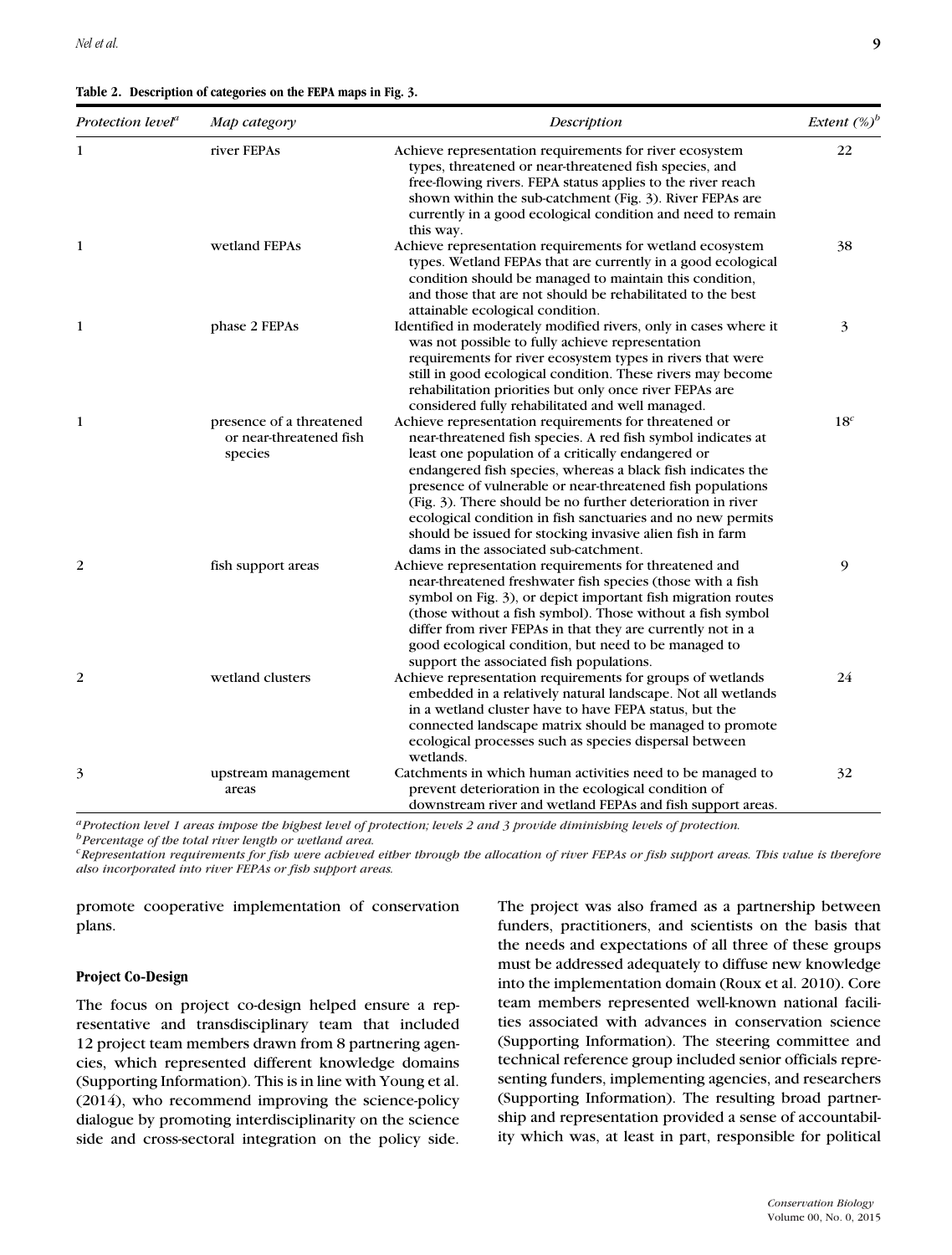## **Table 3. Examples of different ways the maps of freshwater ecosystem priority areas (FEPA maps) have been used since their launch.**

### *Proactive planning<sup>a</sup>*

national water resource strategy (1) catchment management strategies (2) integrated water resources planning through classification of water resources (3) bioregional planning (9) biodiversity management plans for ecosystems (11) municipal integrated development plans and spatial development frameworks (22, 23) non-governmental organization strategies and programs (34) management plans for protected areas (14) public works restoration programs (31, 34)

# *Regulatory application<sup>a</sup>*

alien and invasive species regulations (12) environmental impact assessment and management frameworks (17, 18) mining and offset guidelines (19, 25) aquaculture permitting (27) water use authorizations (6) biodiversity stewardship (16)

*National assessment using underpinning data<sup>a</sup>* river ecological condition (37) national biodiversity assessment (Driver et al. 2012)

*aNumbers in parentheses cross-reference to Supporting Information on different uses of the maps of freshwater ecosystem priority areas (FEPA maps), which provides further detail on each use context and evidence of use.*

endorsement and widespread diffusion of the FEPA maps to policy and management levels (Table 2). The original intent of NFEPA was to guide national, provincial, and catchment level planning, but the review workshops around the country— in which the many local experts participated— catalyzed considerable interest in using the FEPA maps in regulatory mechanisms at local scale (Table 2). In hindsight, the project would have benefited from explicit representation of local government on the steering committee from the outset.

### **Knowledge Co-Production**

The focus on knowledge co-production built the credibility, salience, and legitimacy of the FEPA maps. Evidence suggests that these are 3 essential elements required for translating knowledge to action (Cash et al. 2003). With almost 30 years of theory, frameworks, and tools behind it, conservation planning offered a credible scientific methodology for selecting FEPAs. The substantial experience and diverse stakeholder representation that went into co-producing the FEPA maps (Fig. 2) provided further credibility, as well as legitimacy. The codevelopment of implementation guidelines for different use contexts further promoted the salience of the FEPA maps. Capturing all three of these elements in the resulting FEPA maps led to the diversity of uses currently observed (Table 2).

Linking the shared national vision and policy objectives to stakeholder goals and, in turn, to quantitative Marxan input data was an effective means of actively engaging with stakeholder values and operationalizing technical

aspects of conservation planning. It helped build trust in the technical process, which was reinforced through stakeholder review of the resulting draft priority areas. Although this approach is a recognized step in conservation planning (stage 4 in Pressey & Bottrill [2009]), in practice quantitative inputs into conservation planning software are seldom co-developed through an iterative process that meaningfully engages stakeholder values and goals.

The framing of FEPA maps as shared boundary objects made explicit their potential in many different use contexts (Table 2). It highlighted the need for generic map categories (Fig. 3) and supporting guidelines (Fig. 4) that could be understood and applied by stakeholders in different knowledge domains. Over a year of effort was therefore devoted to co-producing FEPA maps from the draft priority areas and exploring their use implications in pilot catchments. The resulting FEPA maps integrated diverse knowledge systems and have provided a systematic and consistent information source across the country that is used by many different sectors for making decisions that affect freshwater biodiversity (Table 2). The FEPA maps therefore offer flexibility in that they can be interpreted differently depending on the stakeholder employing them, yet are robust enough to coordinate conservation actions that work towards achieving a desired outcome. As such, they represent a powerful boundary object for linking communities and forging cooperation around the conservation of freshwater biodiversity. Although there are instances where conservation plans are developed for single agencies, most regional conservation plans require cooperative implementation to achieve their goals (Pressey et al. 2013). We believe developing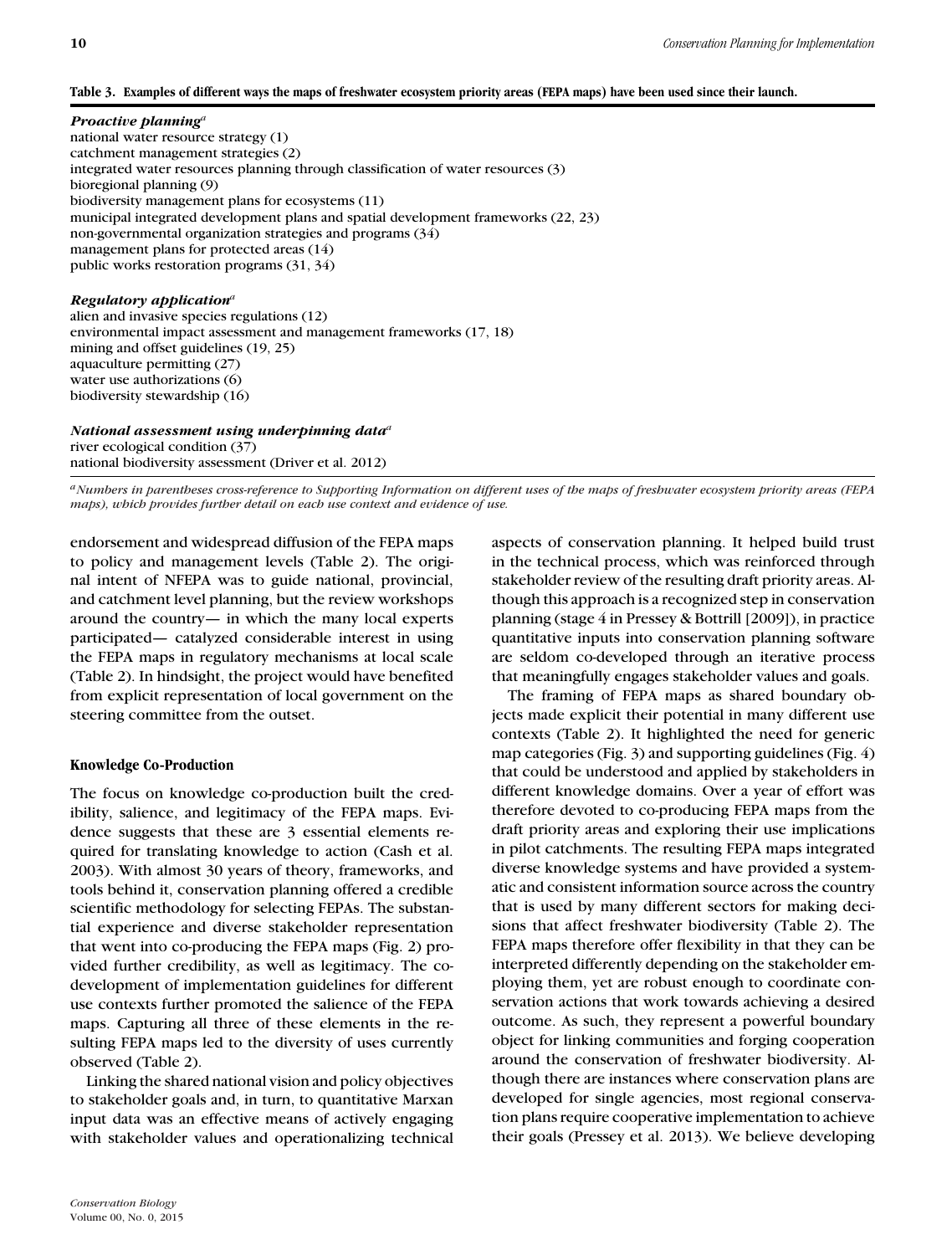maps as boundary objects has good potential for producing conservation plans that promote cooperation and that this should be considered as an explicit step in multiagency conservation planning exercises (e.g., between stages 9 and 10 in Pressey & Bottrill [2009]).

#### **Co-Implementation**

Just over three years from launching, the FEPA maps and associated information have been applied in 25 of the 37 decision-making contexts originally identified (Supporting Information). This was undoubtedly supported by free access to the data via the online website, which has received over a million visits. As Ruckelshaus et al. (2013) reflects, the effectiveness of science ranges from developing new knowledge, re-defining how issues are framed and perceived, diversifying the options for implementation, and producing outcomes for ecosystems and people. It appears that NFEPA was effective across a range of these impact pathways. The project co-produced new knowledge (summarized in the FEPA maps and associated management guidelines) and diversified implementation options as it was mainstreamed into several polices, strategies, and projects (Table 2). Although difficult to measure, the acronym *FEPA* has also become part of the narrative of several communities of practice operating in the domains of water resource management, conservation planning, biodiversity assessment, and impact assessment (Driver et al. 2012; DWA 2013). The final conservation outcomes will need to be monitored, and conservation plans will need updating in line with the successes or failures (Pressey et al. 2013). Future work should critically evaluate the utility of the FEPA maps in achieving freshwater biodiversity outcomes, as well as the contribution that the concepts of knowledge co-production and boundary work made to the planning exercise.

## **Conclusion**

The NFEPA project combined concepts from conservation planning, knowledge co-production, and boundary work to enhance the credibility, salience, and legitimacy of planning outputs. The project addressed important challenges for conserving freshwater biodiversity, by stimulating dialogue and cooperation among sectors and levels of governance and providing FEPA maps to serve as a compatible decision-making tool. Interactive knowledge co-production workshops and widespread training on the use of FEPA maps also helped build the capacity of implementing agencies for managing and conserving freshwater biodiversity. Three years after launching the FEPA maps, the science uptake has been very rewarding. We are optimistic that the uptake of FEPA maps will translate into real outcomes for the conservation of freshwater biodiversity and believe this work provides practical guidance for conservation planners interested in promoting uptake of their science and an evidence base for reflection and learning on how conservation efforts can be improved.

#### **Acknowledgments**

This work was supported by all NFEPA project partners: the Council for Scientific and Industrial Research, South African National Biodiversity Institute, Water Research Commission, Department of Environmental Affairs, Department of Water Affairs, Worldwide Fund for Nature, South African Institute for Aquatic Biodiversity, and South African National Parks.

# **Supporting Information**

Further details on project partnering agencies and governance structure (Appendix S1), stakeholder participation (Appendix S2), GIS data used in the conservation planning exercise (Appendix S3), the different uses of the FEPA maps (Appendix S4), and the structure of the ecosystem management guidelines that accompanied the FEPA maps (Appendix S5) are available online. The authors are solely responsible for the content and functionality of these materials. Queries (other than absence of the material) should be directed to the corresponding author.

#### **Literature Cited**

- Abell R, Allan JD, Lehner B. 2007. Unlocking the potential of protected areas for freshwaters. Biological Conservation **134:**48–63.
- Armitage D, Berkes F, Dale A, Kocho-Schellenberg E, Patton E. 2011. Comanagement and the co-production of knowledge: learning to adapt in Canada's Arctic. Global Environmental Change **21:**995–1004.
- Ball I, Possingham H. 2000. Marxan version 1.8.3. University of Queensland, Australia.
- Ban NC, et al. 2013. A social-ecological approach to conservation planning: embedding social considerations. Frontiers in Ecology and the Environment **11:**194–202.
- Berkes F. 2009. Evolution of co-management: role of knowledge generation, bridging organizations and social learning. Journal of Environmental Management **90:**1692–1702.
- Biernacki P, Waldorf D. 1981. Snowball sampling: problems and techniques of chain referral sampling. Sociological Methods and Research **10:**141–163.
- Bijker WE, Bal R, Hendriks R. 2009. The paradox of scientific authority: the role of scientific advice in democracies. MIT Press, Cambridge.
- BOCMA. 2010. Breede-Overberg catchment management strategy. Breede-Overberg Catchment Management Agency, South Africa.
- Cash DW, Clark WC, Alcock F, Dickson NM, Eckley N, Guston DH, Jäger J, Mitchell RB. 2003. Knowledge systems for sustainable development. Proceedings of the National Academy of Sciences **100:**8086– 8091.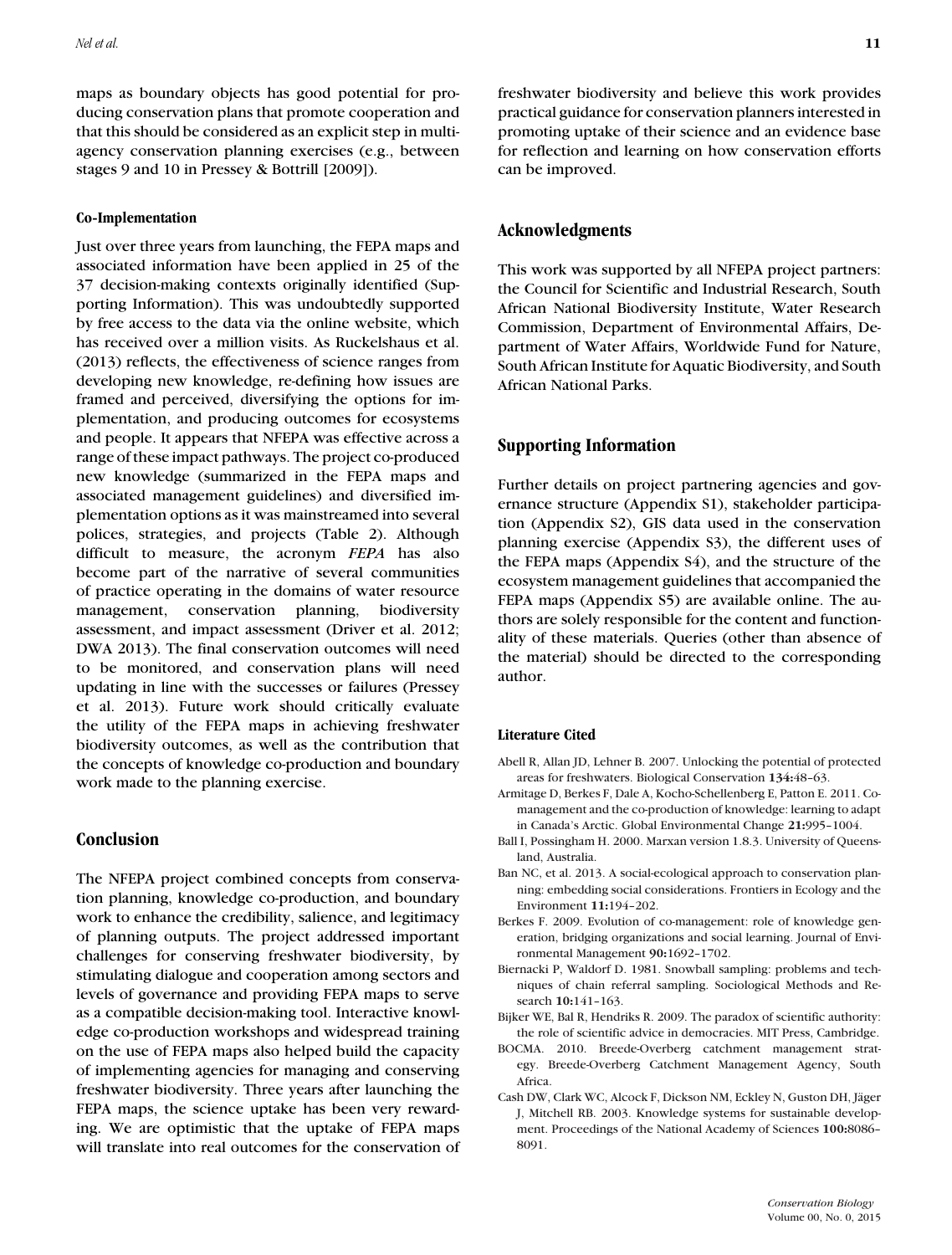- Clark WC, Tomich TP, Van Noordwijk M, Guston D, Delia C, Dickson NM, McNie E. 2011. Boundary work for sustainable development: natural resource management at the Consultative Group on International Agricultural Research (CGIAR). Proceedings of the National Academy of Sciences DOI:10.1073/pnas.0900231108.
- Cook CN, Mascia MB, Schwartz MW, Possingham HP, Fuller RA. 2013. Achieving conservation science that bridges the knowledge-action boundary. Conservation Biology **27:**669-678.
- Cowling RM, Pressey RL, Rouget M, Lombard AT. 2003. A conservation plan for a global biodiversity hotspot— the Cape Floristic Region, South Africa. Biological Conservation **112:**191-216.
- Driver A, Nel JL, Snaddon K, Murray K, Roux, DJ, Hill L, Swartz ER, Manuel J, Funke N. 2011. Implementation manual for freshwater ecosystem priority areas. WRC Report No. 1801/1/11, WRC, Pretoria.
- Driver A, Sink KJ, Nel JL, Holness S, Van Niekerk L, Daniels F, Jonas Z, Majiedt PA, Harris L, Maze K. 2012. National biodiversity assessment 2011: synthesis report. South African National Biodiversity Institute and Department of Environmental Affairs, Pretoria.
- DWA. 2013. National water resources strategy: second edition. Department of Water Affairs, Pretoria.
- ESRI. 2010. Arcreader v10. Environmental Systems Research Institute, Redlands, California.
- Fazey I, Evely AC, Reed MS, Stringer LC, Kruijsen J, White PC, Newsham A, Jin L, Cortazzi M, Phillipson J. 2013. Knowledge exchange: a review and research agenda for environmental management. Environmental Conservation **40:**19–36.
- Gieryn TF. 1983. Boundary-work and the demarcation of science from non-science: strains and interests in professional ideologies of scientists. American Sociological Review 781–795.
- Government Gazette. 2014. Norms and standards for biodiversity management plans for ecosystems. Government Notice Volume **584**, Notice 37302, South Africa.
- Guston DH. 2001. Boundary organizations in environmental policy and science: an introduction. Science, Technology, and Human Values **26:**399–408.
- Hahn T, Olsson P, Folke C, Johansson K. 2006. Trustbuilding, knowledge generation and organizational innovations: the role of a bridging organization for adaptive comanagement of a wetland landscape around Kristianstad, Sweden. Human Ecology **34:**573–592.
- Higgins JV, Bryer MT, Khoury ML, FitzHugh TW. 2005. A freshwater classification approach for biodiversity conservation planning. Conservation Biology **19:**432–445.
- Holness SD, Biggs HC. 2011. Systematic conservation planning and adaptive management. Koedoe **53** DOI:10.4102/art1029.
- Inkomati. 2013. A first generation catchment management strategy for the Inkomati catchment management water management area. Inkomati Catchment Management Agency, South Africa.
- IUCN (International Union for Conservation of Nature). 2012. IUCN red list categories and criteria.Version 3.1. Gland, Switzerland.
- Jasanoff S. 1990. The fifth branch: science advisers as policymakers. Harvard University Press, Cambridge, MA.
- Jasanoff S, editor. 2004. States of knowledge: the co-production of science and the social order. Routledge, Kentucky.
- Knight AT, Cowling RM, Campbell BM. 2006. An operational model for implementing conservation action. Conservation Biology **20:**408– 419.
- Linke S, Turak E, Nel JL. 2011. Freshwater conservation planning: the case for systematic approaches. Freshwater Biology **56:**6–20.
- Margules CR, Pressey RL. 2000. Systematic conservation planning. Nature **405:**243–253.
- Mills M, Alvarez-Romero JG, Vance-Borland K, Cohen P, Pressey RL, ´ Guerrero AM, Ernston H. 2014. Linking regional planning and local action: towards using social network analysis in systematic conservation planning. Biological Conservation **169:**6–13.
- Mollinga PP. 2010. Boundary work and the complexity of natural resources management. Crop Science **50** DOI:10.2135/cropsci2009. 10.0570.
- Nel JL, Reyers B, Roux DJ, Cowling RM. 2009. Expanding protected areas beyond their terrestrial comfort zone: identifying spatial options for river conservation. Biological Conservation **142:**1605–1616.
- Nel JL, et al. 2011*a*. Technical report: National Freshwater Ecosystem Priority Areas project. Report 1801/2/11. Water Research Commission, Pretoria.
- Nel JL, et al. 2011*b*. Atlas of Freshwater Ecosystem Priority Areas in South Africa: maps to support sustainable development of water resources. WRC report TT 500/11. Water Research Commission, Pretoria.
- Parker J, Crona BI. 2012. On being all things to all people: boundary organizations and the contemporary research university. Social Studies of Science **42:**262–289.
- Pressey RL, Bottrill MC. 2009. Approaches to landscape- and seascapescale conservation planning: convergence, contrasts and challenges. Oryx **43:**464–475.
- Pressey RL, Mills M, Weeks R, Day JC. 2013. The plan of the day: managing the dynamic transition from regional conservation designs to local conservation actions. Biological Conservation **166:**155– 169.
- Pringle CM. 2001. Hydrologic connectivity and the management of biological reserves: a global perspective. Ecological Applications **11:**981–998.
- Reyers B, Roux DJ, Cowling RM, Ginsburg AE, Nel JL, O'Farrell P. 2010. Putting conservation plans to work: conservation planning as a transdisciplinary action. Conservation Biology **24:**957–965.
- Rose DC. 2015. The case for policy-relevant conservation science. Conservation Biology **29:**748–754.
- Roux DJ, Ashton PJ, Nel JL, MacKay HM. 2008. Improving cross-sector policy integration and cooperation in support of freshwater conservation. Conservation Biology **22:**1382–1387.
- Roux DJ, Stirzaker RJ, Breen CM, Lefroy EC, Cresswell HP. 2010. Framework for participative reflection on the accomplishment of transdisciplinary research programs. Environmental Science and Policy **13:**733–741.
- Roux D, Fisher R, Cole N. 2013. Freshwater ecosystems of Tankwa Karoo National Park: conservation priorities and recommended actions. South African National Parks, Cape Town.
- Roux DJ, Nel JL. 2013. Freshwater conservation planning in South Africa: milestones to date and catalysts for implementation. Water SA **39:**151–163.
- Ruckelshaus M, et al. 2013. Notes from the field: Lessons learned from using ecosystem service approaches to inform realworld decisions. Ecological Economics http://dx.doi.org/10.1016/j. ecolecon.2013.07.009.
- Sarkar S, et al. 2006. Biodiversity conservation planning tools: present status and challenges for the future. Annual Review of Environment and Resources **31:**123–159.
- Star SL, Griesemer JR. 1989. Institutional ecology, translations and boundary objects: amateurs and professionals in Berkeley's Museum of Vertebrate Zoology, 1907–39. Social Studies of Science **19:**387– 420.
- Tengö M, Brondizio ES, Elmqvist T, Malmer P, Spierenburg M. 2014. Connecting diverse knowledge systems for enhanced ecosystem governance: the multiple evidence base approach. Ambio DOI:10.1007/s13280-014-0501-3.
- Turnhout E, Hisschemöller M, Eijsackers H. 2007. Ecological indicators: between the two fires of science and policy. Ecological Indicators **7:**215–228.
- Van Kerkhoff L, Lebel L. 2006. Linking knowledge and action for sustainable development. Annual Review of Environment and Resources **31:**445–477.